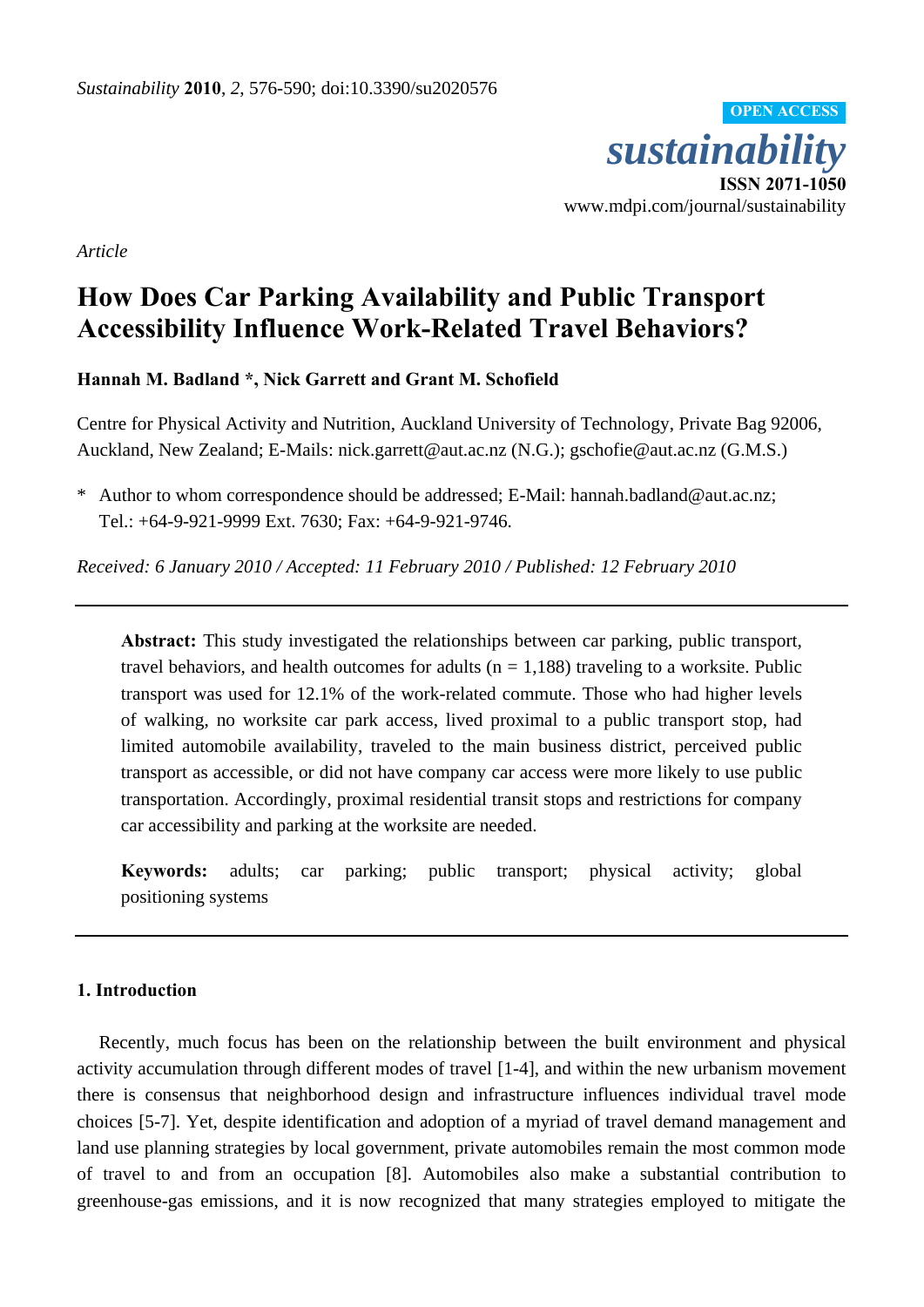effects of climate change (e.g., reducing private car use) can have major benefits for public health [9]. Work-related commuting *via* private automobile is associated with substantial traffic congestion [10], air pollution [11,12], and reduced overall physical activity accumulation [13,14]. For example, recent evidence demonstrated that commuting by public transport contributed to overall physical activity accumulation; US adults accumulated on average 19 minutes per day of walking by commuting to and from public transport infrastructure [15,16]. As such, engaging in modes of transport that incorporate an active component to a destination that is frequently accessed (such as a worksite) may have utility for improving population-level health outcomes.

To date, the majority of this research is limited to understanding these associations at the neighborhood level, yet an individual's place of work is frequently located outside of their 'local neighborhood', and car parking availability at the worksite and public transport accessibility variables are often external to the scope of these studies. Accordingly, this paper focuses on the life spaces where people live and work and examines travel behavior between these settings. The present work is based on a theoretical framework constructed by Handy *et al.*, [17], where travel is considered a derived demand to access destinations and activities (e.g., place of employment). Within this conceptual model various elements of land use patterns, urban form, and transport systems work together to inhibit or facilitate active and public transport modes, and it is likely that commute journey connectivity, travel distance, and end-point transport infrastructure, such as car parking availability and public transport access, play critical roles in travel mode selection for adults traveling to their place of work. To our knowledge the relationships between specific urban design variables (worksite car parking availability, public transport access, worksite location), travel measures (vehicle access), and health outcomes (overall physical activity, body size) with commuting to work by private vehicle or public transport have not been investigated at the disaggregate level. It is likely that having a better understanding of these associations will result in the development of appropriate land use planning strategies and infrastructure provision to increase the use of sustainable transport modes (e.g., public transport, walking and cycling) to places of employment.

Accordingly, this research was undertaken on a sample of New Zealand working adults. New Zealanders report high private automobile reliance [18] and similar travel behaviors to other non-European developed countries [8,19]; therefore these findings will be largely transferable to other westernized countries. Further understanding of these relationships will provide policy makers, urban planners, and public health agencies with more evidence about how urban design, travel, and health variables interact with travel mode selection for employed adults so as sustainable transport interventions and land use policies can be developed. As such, the objectives of this study are to investigate how urban design, travel, and health variables influence work-related travel behaviors.

## **2. Methods**

# *2.1. Study Sample*

The Active Friendly Environments Survey (AFES) was implemented in a representative adult sample of residents from North Shore City (Auckland, New Zealand) in April 2005 (autumn). Case weights were applied retrospectively to align the sample with census data based on gender and age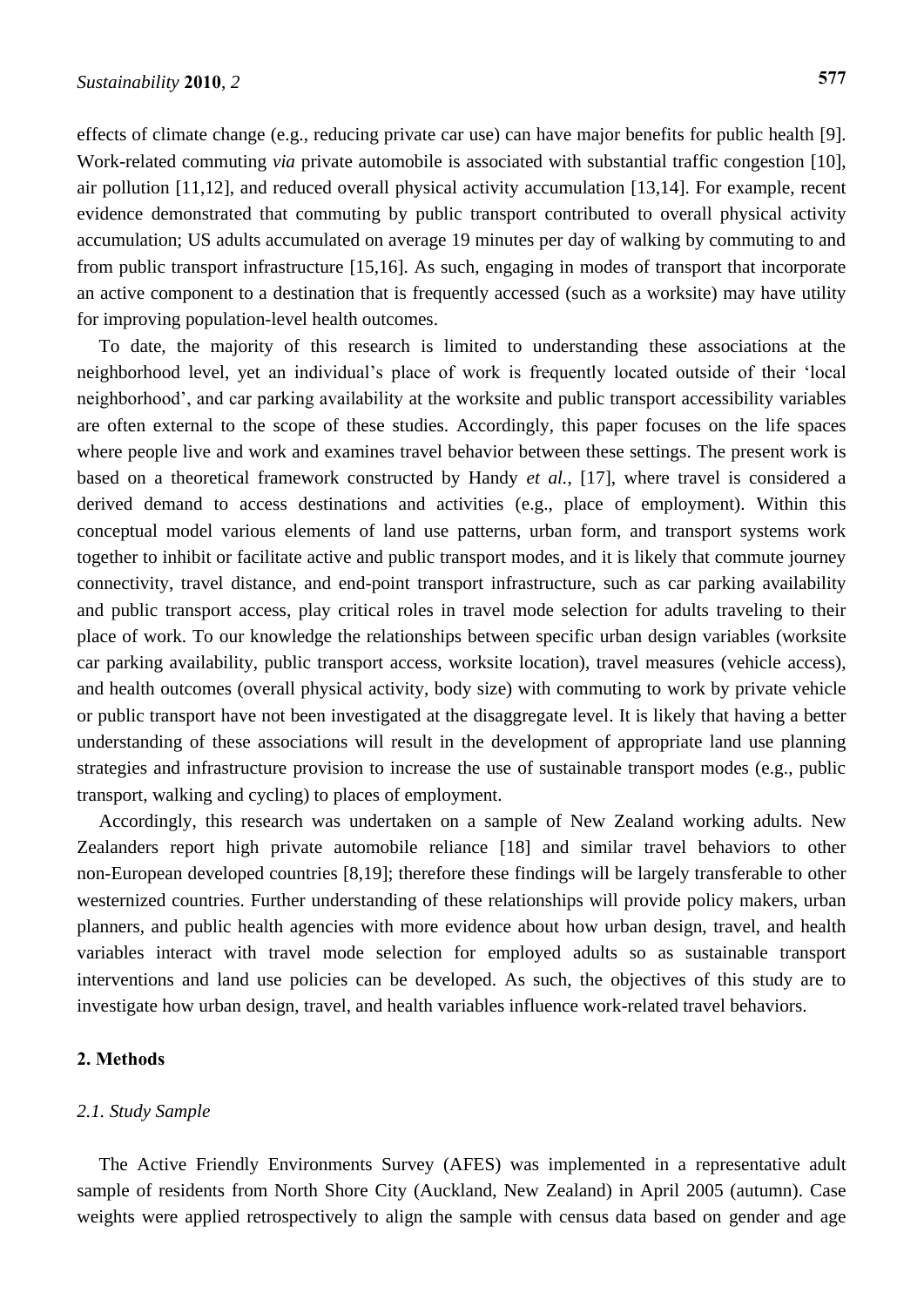stratification for the region. Detailed recruitment procedures are described elsewhere [20]. Briefly, potential respondents were drawn randomly without replacement from the North Shore City electronic telephone white pages and contacted through computer assisted telephone interview (CATI) procedures. Within each household contacted, the English-speaking adult (>16 years of age) with the next birthday was asked to partake in the survey. Respondents provided informed consent prior to participating in the survey and the host institution ethics committee approved the study protocol (application 05/40).

# *2.2. Auckland Region Profile*

Coastal parts of North Shore City were initially settled in the early 1800's. From that time onwards North Shore City has become increasingly populated and developed. Currently North Shore City encompasses 12,979 hectares of land, 140 kilometers of coastline, and has approximately 212,000 residents. The wider Auckland region includes 500,116 hectares and is made up of seven districts (Figure 1) with a total population of 1.4 million residents [21]. There are several main commercial settings across the region including industrial parks, universities, a primary central business district (Auckland City), and secondary central business areas in each of the districts, as well as smaller business communities existing in many suburbs. The main travel route from North Shore City to Auckland City is restricted to motorized transport, including ferry and bus, due to the route being *via* a harbor bridge without pedestrian or cycle access.

### **Figure 1.** Greater Auckland Region.

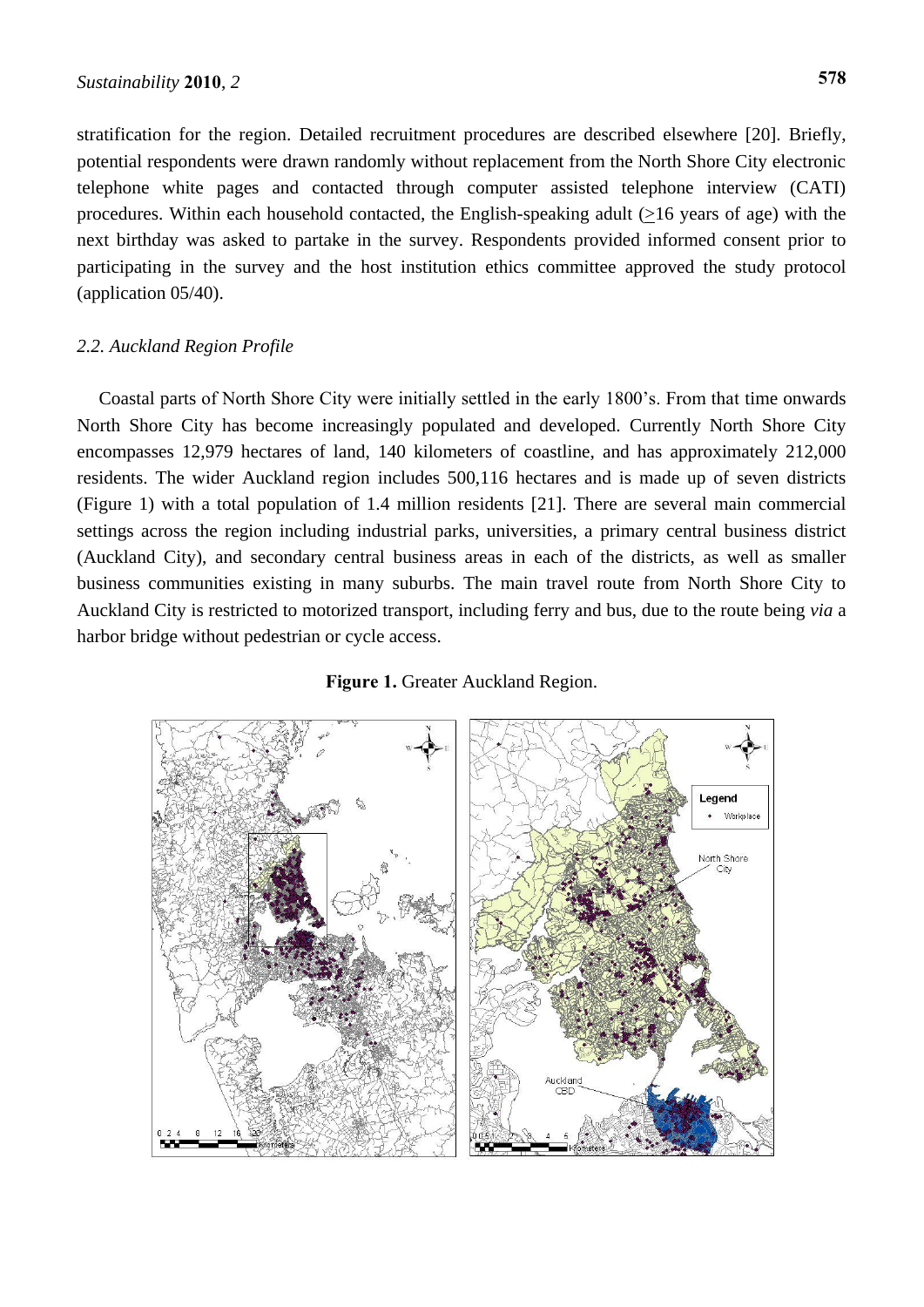#### *2.3. Questionnaire Design*

The AFES was an 88-item instrument in part based on a New Zealand adult population-level health survey [22], and also included a travel component [23]. Amongst other things, the AFES assessed variables related to traveling to place of work or study. These included: actual and perceived travel mode selection, work-related travel requirements, car parking availability, private motor vehicle accessibility, and respondents' residential and place of work/study addresses. The work-related travel modality and car-parking availability measures have demonstrated appropriate test-retest reliability [23], and validity and reliability testing has been conducted on the physical activity measures [24]. A copy of the complete questionnaire is available from the authors on request.

#### *2.4. Urban Design Measures*

#### 2.4.1. Perceived car parking availability

Perceived work-related car parking availability was established by asking respondents to respond yes or no to the question: 'If needed, I can always access car parking at or near my worksite'.

#### 2.4.2. Residential access to public transport

Respondents' residential addresses and public transport stops were spatially mapped using geographical information systems (GIS) methods (ArcView v.9.0). Street network distance to the closest public transport stop was calculated utilizing the ArcView Network Analyst tool. The distances were then categorized into quartiles.

## 2.4.3. Worksite location

Worksite addresses were self-reported by respondents and were subsequently collapsed into three regions. 'North Shore City' was delimited to the North Shore City region, 'Auckland CBD' consisted of the major central business district (CBD) of the Auckland region and was confined to the area within the inner city circle bus route (within which the majority of car parking is restricted), and the 'wider Auckland' area was the region outside of the aforementioned areas.

#### 2.4.4. Commute distance

Street network distance was calculated between respondents' residential and worksite addresses using OD cost-matrix GIS methods.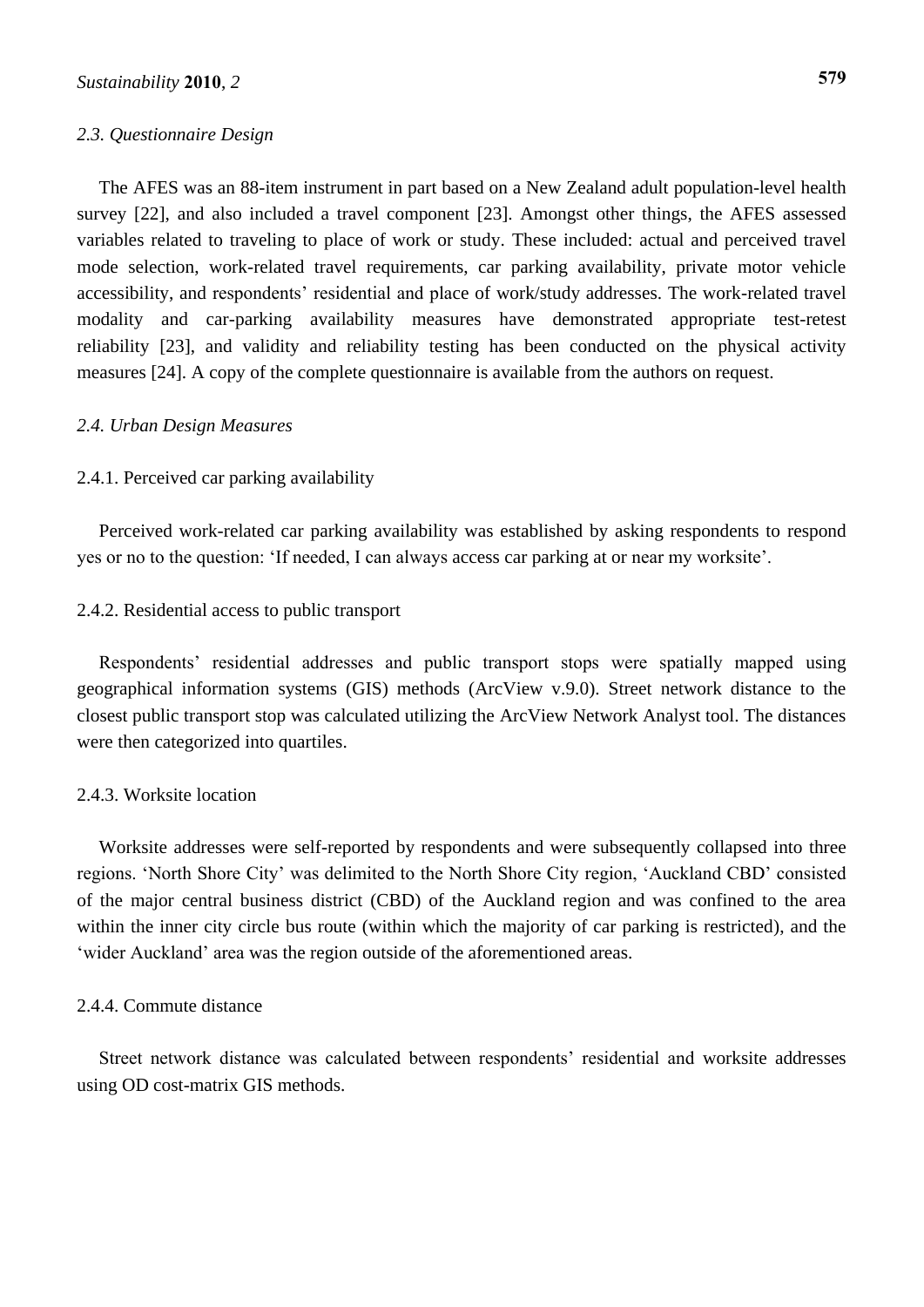## *2.5. Travel Measures*

## 2.5.1. Travel mode

The travel mode component of this study was drawn from the survey section that reported typical transport modalities for commuting from residence to place of work or study. Respondents were asked: 'How do you usually get to and from your place of work?' These answers were collapsed into three travel mode categories; motorized, transport-related physical activity (walking, cycling), and public transport (ferry, bus). Only respondents utilizing motorized and public transport modes were used for comparison in this study.

## 2.5.2. Access to a private automobile

Respondents reported on their level of private automobile availability. This was established by asking respondents: 'Regardless if you drive, what level of access do you have to a personal motorized vehicle?' Categories available for respondents to choose from were: unrestricted, frequent, limited, or none.

# 2.5.3. Driver's license

Respondents reported yes or no to whether they held a current New Zealand driver's license.

#### 2.5.4. Automobile requirements for work

Work-related automobile requirements were established by asking respondents to respond yes or no to: 'Does the nature of your occupation require the use of a motorized vehicle?' If the respondents answered yes to this question, they were then asked: 'Do you have unlimited access to a company car'? These two questions were then categorized respectively into: no requirements, required for work, and access to company car.

#### 2.5.6. Public transport accessibility

Perceptions of public transport accessibility were assessed by respondents defining on a Likert scale how accessible public transport was within their (self-defined) neighborhood.

#### *2.6. Health Measures*

# 2.6.1. Physical activity classification

Participants recorded frequency and minutes spent engaged in moderate intensity (including walking) and vigorous intensity activities for all purposes over the seven days preceding the survey. Minutes engaged in vigorous intensity activity were equated with moderate intensity activity by being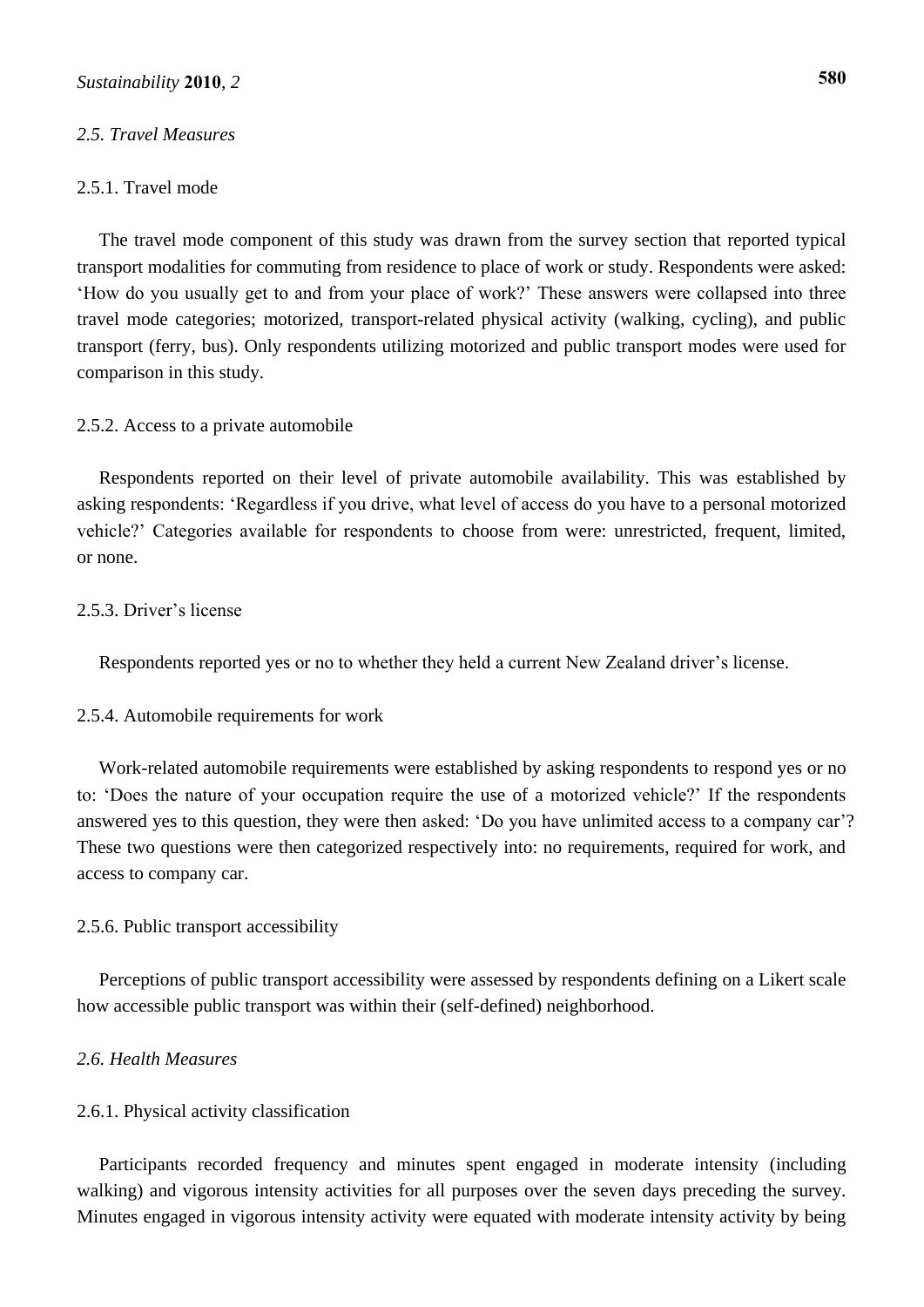multiplied by two [25]. After equating vigorous intensity activity, respondents were classified into dichotomous physical activity groups based on the international best practice recommendation of adults accumulating 30 minutes of moderate intensity physical activity accumulation on at least five days per week [26]. 'Insufficiently active' participants did not report a threshold of five episodes of physical activity, totaling 150 minutes over the previous week. 'Sufficiently active' respondents recorded at least five sessions of physical activity equaling 150 minutes or more over the last week. Time spent walking was also examined; the number of minutes spent engaged in brisk walking per week was categorized into quartiles and included in the models.

## 2.6.2. Body mass index

The body mass index (BMI) classifications were derived from respondents' self-reported height (meters [m]) and body mass (kilograms [kg]) data. The standard BMI calculation was used (weight  $(kg)/$ height  $(m)^2$ ), with mutually exclusive cut-off points applied to determine BMI classifications for underweight, normal weight, overweight, and obese for those of differing ethnic descents: Asian, <18.5, 18.5–22.9, 23.0–24.9, and >25.0, respectively; Caucasian, <18.5, 18.5–24.9, 25.0–29.9, and >30.0, respectively; and Polynesian, <18.5, 18.5–25.9, 26.0–31.9, >32.0, respectively [27].

# *2.7. Statistical Analyses*

Using SAS version 9.1 (www.sas.com), analyses examined the associations between the proposed independent variables (demographics, urban design, and travel measures) and the dependent variable (travel mode by public *versus* private motorized transport) by utilizing logistic regression analysis and adjusting for design effects of age, sex, and sample weighting. In the present, study spatial distribution of participants was checked to ensure a representative geographic spread across suburbs was achieved, and no further potential confounding effects of spatial clustering were not considered. Socio-demographic (Table 1), urban design and travel measures (Table 2) were examined for association with use of public transportation. Factors found to have significant relationships to travel mode were considered for inclusion in a multivariate logistic regression analysis together with the design effects, and a model was created to predict travel mode by utilizing stepwise variable selection methods.

# **3. Results**

Overall, 6,476 eligible respondents were contacted and invited to participate in the AFES before the final sample of 2,000 respondents was recruited (31% response rate). The response rate was similar to other recently conducted CATI surveys [28,29]. This analysis was further limited to survey participants that were: in paid work, routinely travel to work by either public or private motorized transportation, and had a single work destination. Of the 2,000 respondents surveyed, 14 were outside of the target study area, 124 were students, 466 did not work or worked from home, 94 used active transportation only (walked or cycled) or did not report travel mode, and 114 reported multiple work destinations or did not report a work destination. This resulted in 1,188 respondents being included in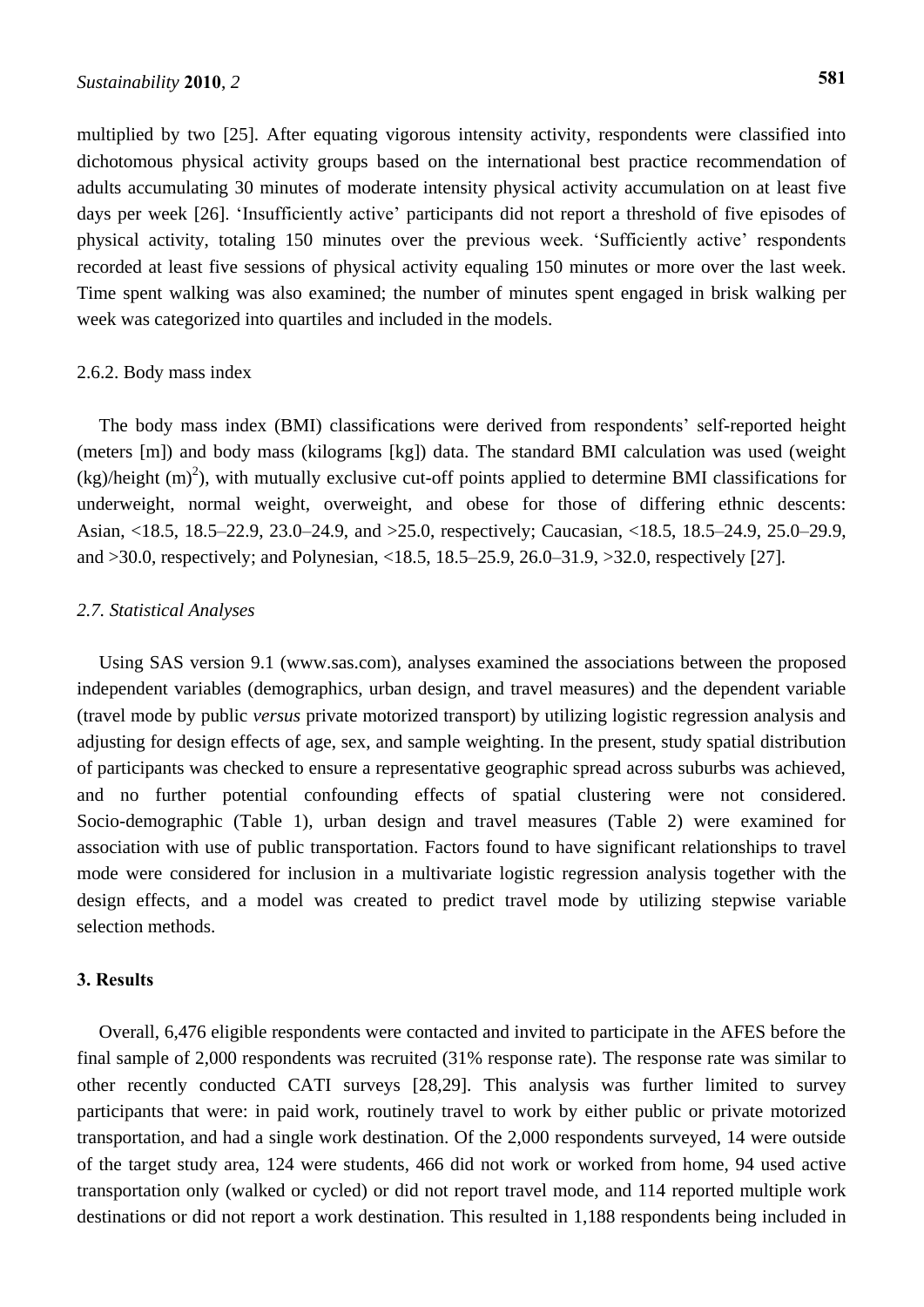the present analysis. Within this sample, 18 participants reported no direct access to a private automobile and 26 respondents had limited access to a personal vehicle, therefore it was not feasible to model the non-car access participants separately.

Overall,  $12.1\%$  (n = 144) of the sample reported routinely commuting to and from their place of work utilizing public transport for at least part of their trip. Those who were married or in a de facto relationship ( $OR = 0.53$ ) or divorced / separated / widowed ( $OR = 0.50$ ) were less likely to use public transport as a work commute mode when compared to respondents who were single (Table 1). Household income, ethnicity, and chronic illness were not related to the likelihood of using public transport to travel to a worksite. Also, no significant associations existed between sufficient physical activity level classification and BMI with engaging in public transport to commute to the worksite. The number of minutes of brisk walking per week was associated; those who walked for 100–210 minutes per week were more likely to use public transportation when compared to the referent category.

|                                |             | Use public                                |       |              |         |
|--------------------------------|-------------|-------------------------------------------|-------|--------------|---------|
|                                | $\mathbf n$ | transport to<br>commute to<br>work $(\%)$ | $OR*$ | 95% CI       | p-value |
| Marital status                 |             |                                           |       |              | 0.01    |
| Single                         | 257         | 22                                        | 1.00  | Referent     |         |
| Married / de facto             | 797         | 10                                        | 0.53  | (0.35, 0.81) |         |
| Divorced / separated /         | 132         | 8                                         | 0.50  | (0.23, 1.09) |         |
| widowed                        |             |                                           |       |              |         |
| Annual household income (NZ\$) |             |                                           |       |              | 0.85    |
| $<$ \$40,000                   | 170         | 12                                        | 1.00  | Referent     |         |
| \$40,000 - \$80,000            | 393         | 11                                        | 0.83  | (0.49, 1.43) |         |
| \$80,001 - \$120,000           | 304         | 10                                        | 0.83  | (0.47, 1.46) |         |
| > \$120,000                    | 206         | 17                                        | 0.76  | (0.41, 1.42) |         |
| Not reported                   | 115         | 14                                        |       |              |         |
| Ethnicity                      |             |                                           |       |              | 0.65    |
| European / Pakeha              | 989         | 11                                        | 1.00  | Referent     |         |
| Maori                          | 47          | 15                                        | 1.18  | (0.51, 2.72) |         |
| Pacific Island                 | 15          | 20                                        | 1.47  | (0.44, 4.93) |         |
| Asian                          | 87          | 20                                        | 1.53  | (0.86, 2.71) |         |
| Other                          | 45          | 11                                        | 1.03  | (0.41, 2.58) |         |
| Chronic illness                |             |                                           |       |              | 0.69    |
| Yes                            | 211         | 12                                        | 1.00  | Referent     |         |
| N <sub>o</sub>                 | 977         | 12                                        | 0.91  | (0.57, 1.45) |         |
| Body mass index                |             |                                           |       |              | 0.84    |
| Underweight / normal weight    | 608         | 13                                        | 1.00  | Referent     |         |
| Overweight                     | 386         | 11                                        | 1.01  | (0.67, 1.51) |         |
| Obese                          | 154         | 10                                        | 0.84  | (0.47, 1.52) |         |

**Table 1.** Socio-demographic profile of respondents and the likelihood of commuting to work by public transport.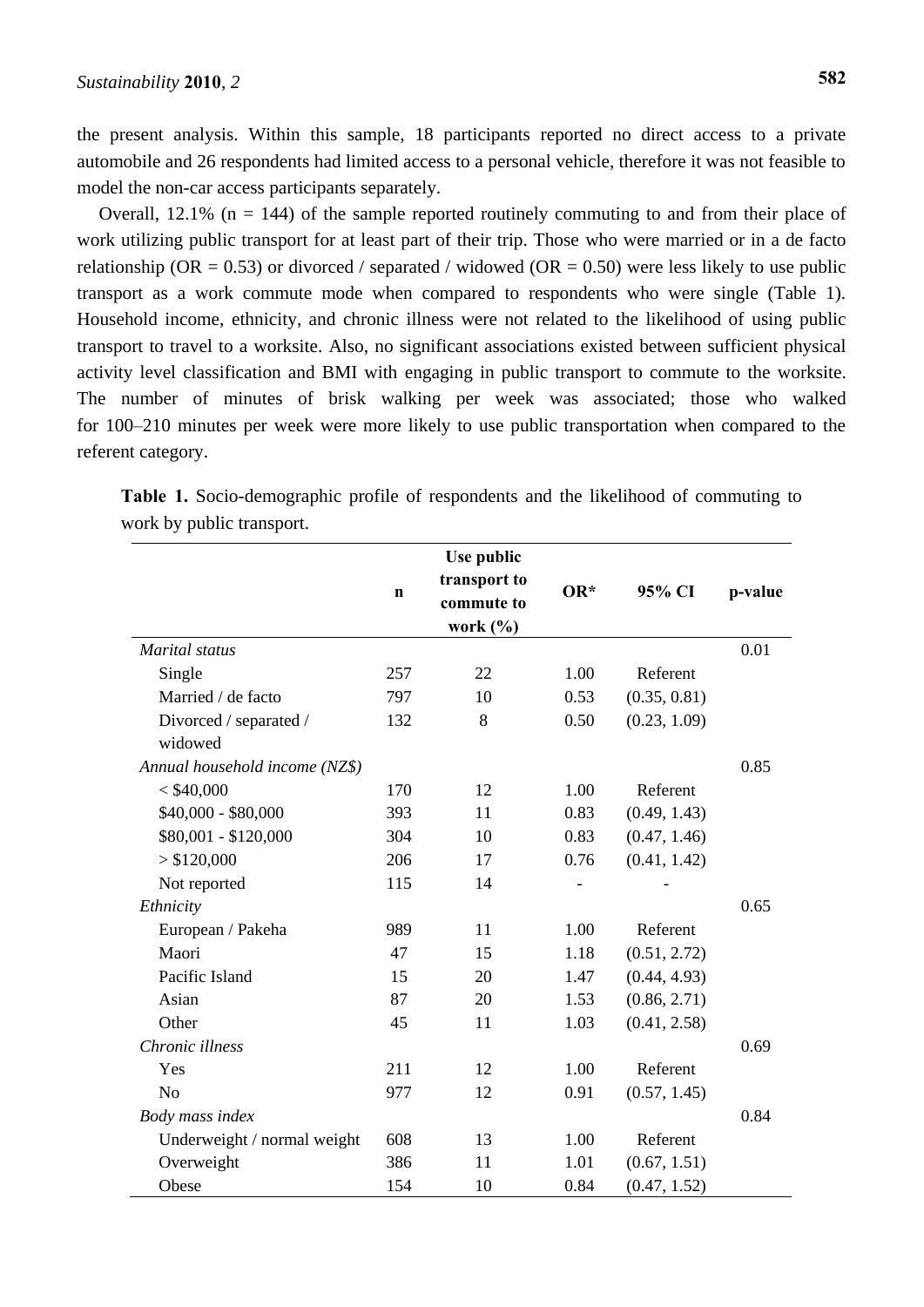| 1 491 - 11 - 1988            |     |                                                          |       |              |         |  |  |  |
|------------------------------|-----|----------------------------------------------------------|-------|--------------|---------|--|--|--|
|                              | n   | Use public<br>transport to<br>commute to<br>work $(\% )$ | $OR*$ | 95% CI       | p-value |  |  |  |
| Physical activity levels     |     |                                                          |       |              | 0.55    |  |  |  |
| Insufficiently active        | 391 | 13                                                       | 1.00  | Referent     |         |  |  |  |
| Sufficiently active          | 796 | 12                                                       | 0.90  | (0.62, 1.29) |         |  |  |  |
| Minutes spent walking / week |     |                                                          |       |              | 0.02    |  |  |  |
| $0 - 30$                     | 323 | 11                                                       | 1.00  | Referent     |         |  |  |  |
| $31 - 100$                   | 273 | 10                                                       | 0.85  | (0.50, 1.46) |         |  |  |  |
| $101 - 210$                  | 306 | 17                                                       | 1.75  | (1.10, 2.78) |         |  |  |  |
| > 210                        | 286 | 10                                                       | 1.03  | (0.62, 1.69) |         |  |  |  |

**Table 1.** *Cont.*

\* Adjusted for age group, sex, and sampling weights.

Data presented in Table 2 shows the relationship between the likelihood of engaging in public transport when compared to urban design and travel measures. Significant associations existed for all urban design and travel variables in the univariate analysis after adjustment for age, sex, and sample weights when contrasted with the likelihood of taking public transport to the worksite. When compared to the respective reference categories, those who reported no access to car parking at the worksite, lived less than 200 meters away from a bus stop, worked in the Auckland CBD, had limited automobile access, traveled 11–15 kilometers to work, perceived public transport as accessible, or did not have a valid license, company car, or require a vehicle for work purposes, were more likely to use public transport for commuting to the worksite.

All statistically significant measures in the univariate models were considered for inclusion in the multivariate model. Marital status and number of minutes walking per week were the only variables that were not selected for the multivariate model; with the exception of travel distance, all the urban design and travel measures remained significant in the multivariate model. There were moderate adjustments of the odds ratios from the univariate models to the multivariate model but no changes in statistical significance. This demonstrates the importance of these factors to travel mode choice between public and private motorized transport. The fact that travel distance was not picked up by the multivariate model demonstrates that measures of accessibility to public transport, automobiles, and parking appear to override the effect of distance for this sample.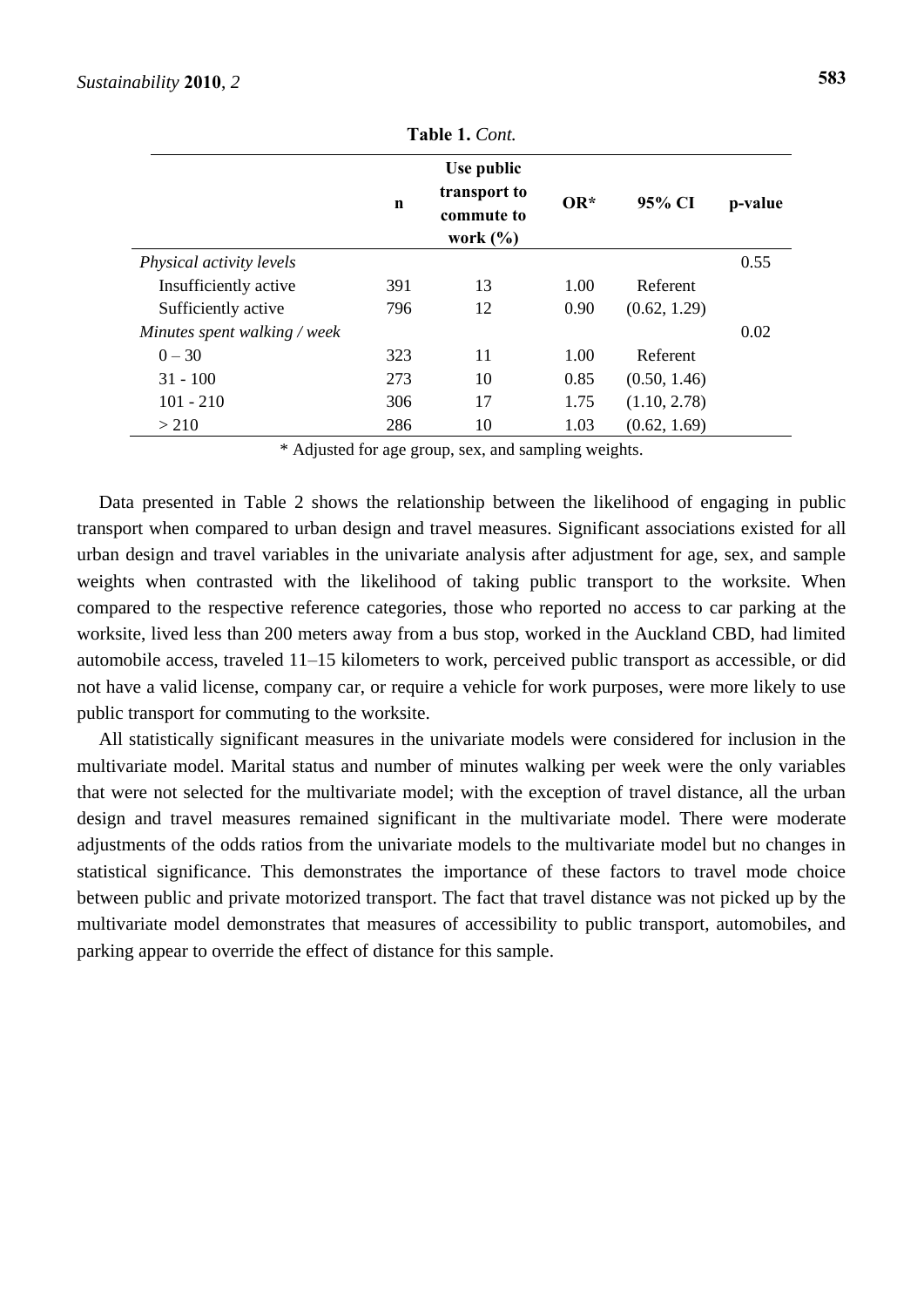# *Sustainability* **2010**, *2* **584**

|                                                 | $\mathbf n$ |                                                |       | Univariate model |              |           | <b>Multivariate model</b> |              |  |
|-------------------------------------------------|-------------|------------------------------------------------|-------|------------------|--------------|-----------|---------------------------|--------------|--|
|                                                 |             | Use public transport to<br>commute to work (%) | $OR*$ | 95% CI           | p-value      | $OR^{\S}$ | 95% CI                    | p-value      |  |
| Urban design measures                           |             |                                                |       |                  |              |           |                           |              |  |
| Access car parking near workplace               |             |                                                |       |                  | $\leq 0.001$ |           |                           | $\leq 0.001$ |  |
| Yes                                             | 121         | 38                                             | 5.44  | (3.52, 8.31)     |              | 3.08      | (1.74, 5.45)              |              |  |
| N <sub>o</sub>                                  | 1057        | 10                                             | 1.00  | Referent         |              | 1.00      | Referent                  |              |  |
| Residential accessibility to a public transport |             |                                                |       |                  | $\leq 0.001$ |           |                           | 0.01         |  |
| stop within                                     |             |                                                |       |                  |              |           |                           |              |  |
| $0-100$ meters                                  | 299         | 15                                             | 2.70  | (1.52, 4.79)     |              | 1.41      | (0.68, 2.89)              |              |  |
| $101-200$ meters                                | 267         | 17                                             | 3.22  | (3.22, 5.75)     |              | 2.98      | (1.46, 6.09)              |              |  |
| $201-400$ meters                                | 334         | 11                                             | 1.89  | (1.04, 3.40)     |              | 1.49      | (0.71, 3.10)              |              |  |
| $>400$ meters                                   | 287         | 6                                              | 1.00  | Referent         |              | 1.00      | Referent                  |              |  |
| Work location                                   |             |                                                |       |                  | $\leq 0.001$ |           |                           | $\leq 0.001$ |  |
| North Shore City                                | 662         | 7                                              | 1.00  | Referent         |              | 1.00      | Referent                  |              |  |
| <b>Auckland CBD</b>                             | 273         | 35                                             | 8.01  | (5.34, 12.02)    |              | 12.71     | (7.47, 21.61)             |              |  |
| Wider Auckland region                           | 253         | $\overline{2}$                                 | 0.22  | (0.08, 0.63)     |              | 0.44      | (0.14, 1.32)              |              |  |
| Distance between residence and workplace        |             |                                                |       |                  | $\leq 0.001$ |           |                           | <b>NS</b>    |  |
| 0-5 kilometers                                  | 305         | $\tau$                                         | 1.00  | Referent         |              |           |                           |              |  |
| 6-10 kilometers                                 | 381         | 12                                             | 1.81  | (1.07, 3.06)     |              |           |                           |              |  |
| 11-15 kilometers                                | 243         | 24                                             | 4.25  | (2.53, 7.16)     |              |           |                           |              |  |
| $>15$ kilometers                                | 258         | 6                                              | 0.83  | (0.42, 1.61)     |              |           |                           |              |  |
| <b>Travel measures</b>                          |             |                                                |       |                  |              |           |                           |              |  |
| Access to private automobile                    |             |                                                |       |                  | $\leq 0.001$ |           |                           | $\leq 0.001$ |  |
| Unrestricted                                    | 1015        | 8                                              | 1.00  | Referent         |              | 1.00      | Referent                  |              |  |
| Frequent                                        | 129         | 26                                             | 3.74  | (2.38, 5.88)     |              | 2.95      | (1.62.5.37)               |              |  |
| Limited                                         | 26          | 54                                             | 10.49 | (4.73, 23.28)    |              | 9.71      | (3.70, 25.48)             |              |  |
| None                                            | 18          | 61                                             | 16.25 | (6.15, 42.96)    |              | 14.21     | (3.73, 54.12)             |              |  |

**Table 2.** Likelihood of commuting to work by public transport compared with urban design and travel measures.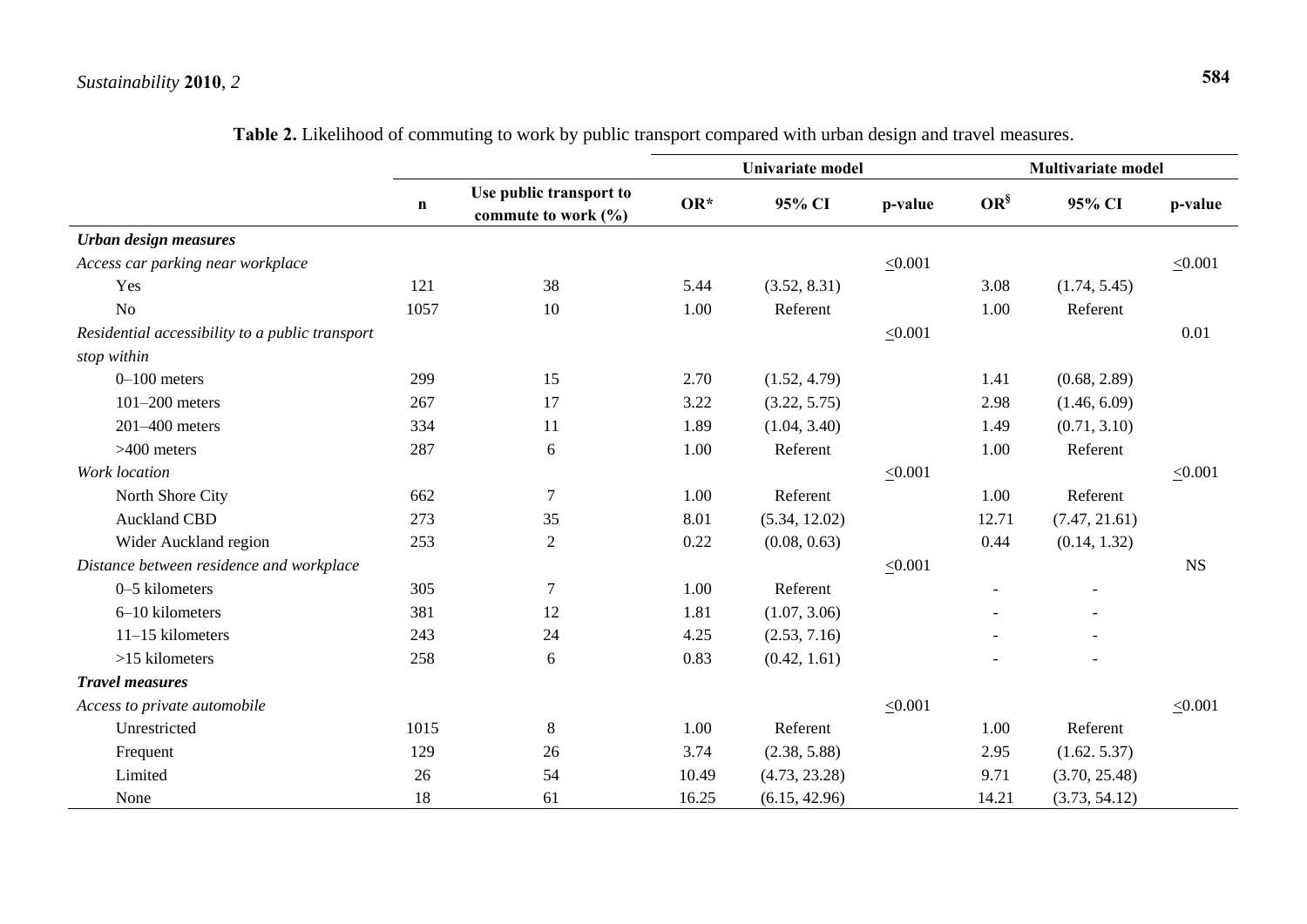$\overline{a}$ 

|                                         | $\mathbf n$ |                                                    | Univariate model |               |              | <b>Multivariate model</b> |               |              |
|-----------------------------------------|-------------|----------------------------------------------------|------------------|---------------|--------------|---------------------------|---------------|--------------|
|                                         |             | Use public transport to<br>commute to work $(\% )$ | $OR*$            | 95% CI        | p-value      | $OR^{\S}$                 | 95% CI        | p-value      |
| <b>Travel measures</b>                  |             |                                                    |                  |               |              |                           |               |              |
| Hold current driver's license           |             |                                                    |                  |               |              |                           |               |              |
| N <sub>o</sub>                          | 32          | 56                                                 | 8.41             | (4.06, 17.40) |              | 4.74                      | (1.71, 13.16) |              |
| Yes                                     | 1156        | 11                                                 | 1.00             | Referent      |              | 1.00                      | Referent      |              |
| Require automobile for work             |             |                                                    |                  |               | $\leq 0.001$ |                           |               | 0.002        |
| No requirements                         | 615         | 19                                                 | 17.20            | (5.42, 54.63) |              | 7.67                      | (2.29, 25.64) |              |
| Car required for work                   | 363         | $\tau$                                             | 5.67             | (1.71, 18.82) |              | 3.64                      | (1.03, 12.87) |              |
| Access to a company car                 | 210         |                                                    | 1.00             | Referent      |              | 1.00                      | Referent      |              |
| Perceive public transport as accessible |             |                                                    |                  |               | $\leq 0.001$ |                           |               | $\leq 0.001$ |
| Disagree                                | 232         | $\tau$                                             | 1.00             | Referent      |              | 1.00                      | Referent      |              |
| Neutral                                 | 122         | 5                                                  | 0.60             | (0.23, 1.54)  |              | 0.38                      | (0.11, 1.37)  |              |
| Agree                                   | 796         | 15                                                 | 2.31             | (1.38, 3.87)  |              | 2.59                      | (1.34, 5.03)  |              |
| Don't know                              | 38          | 3                                                  | 0.31             | (0.04, 2.42)  |              | 0.66                      | (0.08, 5.74)  |              |

**Table 2.** *Cont.*

\* Adjusted for age group, sex, and sampling weights; <sup>§</sup> Adjusted for age group, sex, sampling weights, and all other variables in the model.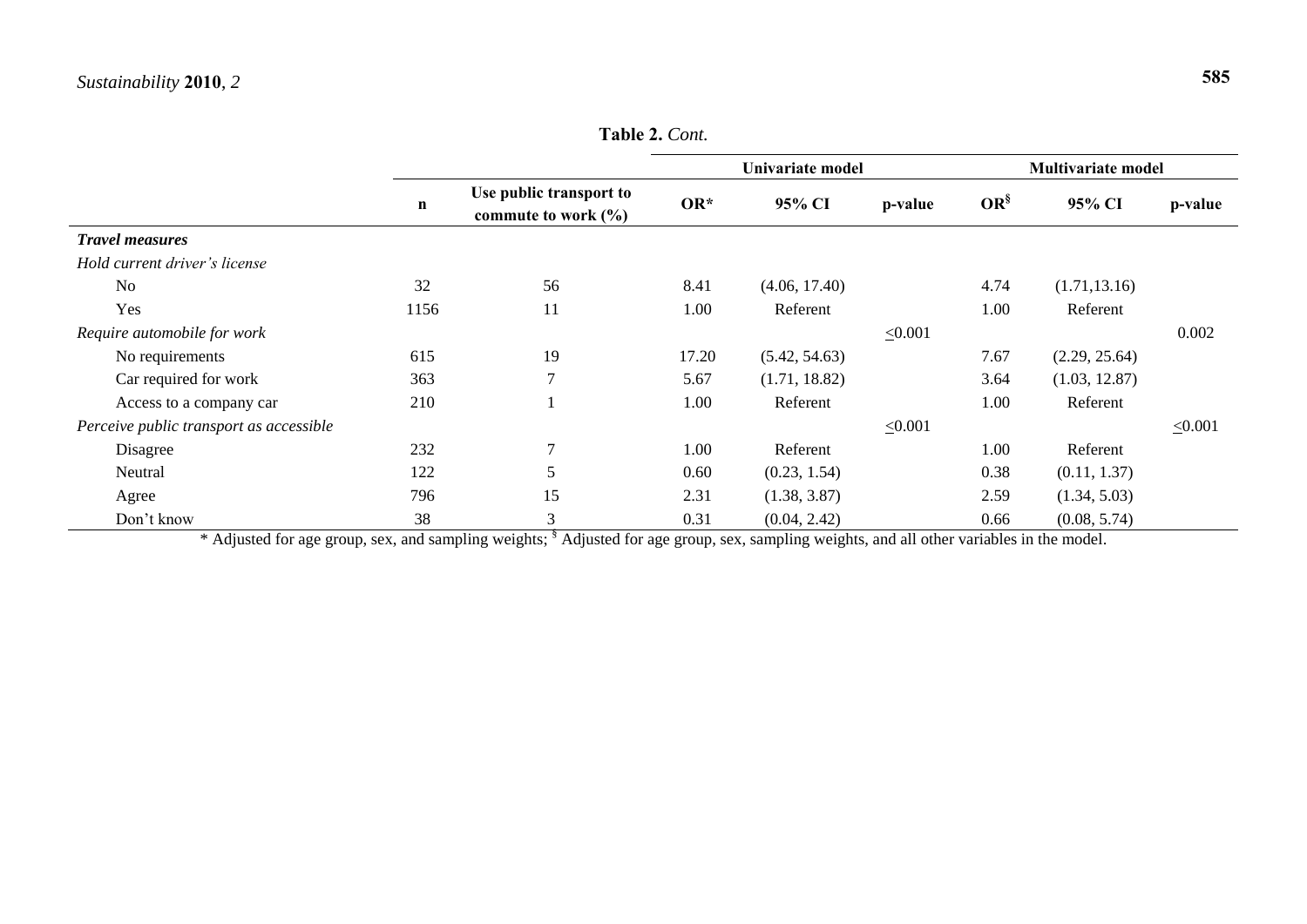# **4. Discussion**

Consistent with existing research [8,19], these findings showed that prevalence levels for commuting to work *via* public transport within this sample were low. Despite the high reliance on motorized transport for traveling to an occupation, relationships existed between urban design and travel variables with public transport. Respondents who had an objectively-measured public transport stop proximal to their residence (<200 meters) or perceived public transport as being accessible were more likely to commute to work *via* mass transit. Conversely, those who perceived they have accessibility to car parking at their worksite or had a company car available were more likely to commute to work by private vehicle. These findings indicated that work-related travel behaviors are strongly associated with issues of convenience and accessibility. Interestingly, significant differences also existed by worksite location, and this has been suggested to be a function of traffic density, public transport convenience, and cost of car parking [30,31]. Acceptable employment locations may be further limited for those with no car and limited public transport accessibility. Although accessibility to free car parking was not assessed in the survey, the Auckland CBD has limited car parking availability, of which the majority is metered or restricted, whereas the other two settings have reduced traffic densities and greater opportunities to access car parking free of charge.

Expected relationships were shown between travel measures and public transport engagement. Respondents who reported greater car accessibility or relied on a vehicle for work purposes were more likely to commute to the worksite *via* private automobile. Previous New Zealand research has shown that those who reported limited car availability were approximately six times more likely to walk or cycle to the worksite when compared with adults with unlimited vehicle access [32]. In addition, nearly half of the sample identified that they required an automobile for work purposes. These relationships were not surprising as a vehicle is purchased for or provided by an employer in the first instance for transportation to frequently traveled destinations, such as a worksite.

Similar to previous research [13,15,16], we detected relationships between public transport engagement and walking levels; however, this appears to be a complex relationship in the present study with significantly increased public transport engagement in participants achieving 101–210 minutes of walking per week but a reduction in those achieving more than 210 minutes of walking per week. One potential reason for these relationships are that there may be a maximum amount of time that respondents would consider time efficient for walking as part of a trip-chain in their work-related travel. In addition, no significant relationships were shown between overall physical activity and BMI with public transport, however there was a non-significant trend indicating that those who engaged in public transport were less likely to be obese. Possible reasons for our lack of associations between commute modes with these health variables is because of the small numbers of respondents who engaged in public transport and the lack of sensitivity from the self-report measurement tools used to assess overall physical activity engagement and BMI. Furthermore, no causality could be inferred because of the cross-sectional research design. Future research should seek to investigate health and public transport relationships with objective measures and examine larger samples of people with diverse travel behaviors.

As demonstrated by our findings and earlier work [33], travel behaviors have been linked to life stage and lifestyle, and although neighborhood preference was not assessed in this study, the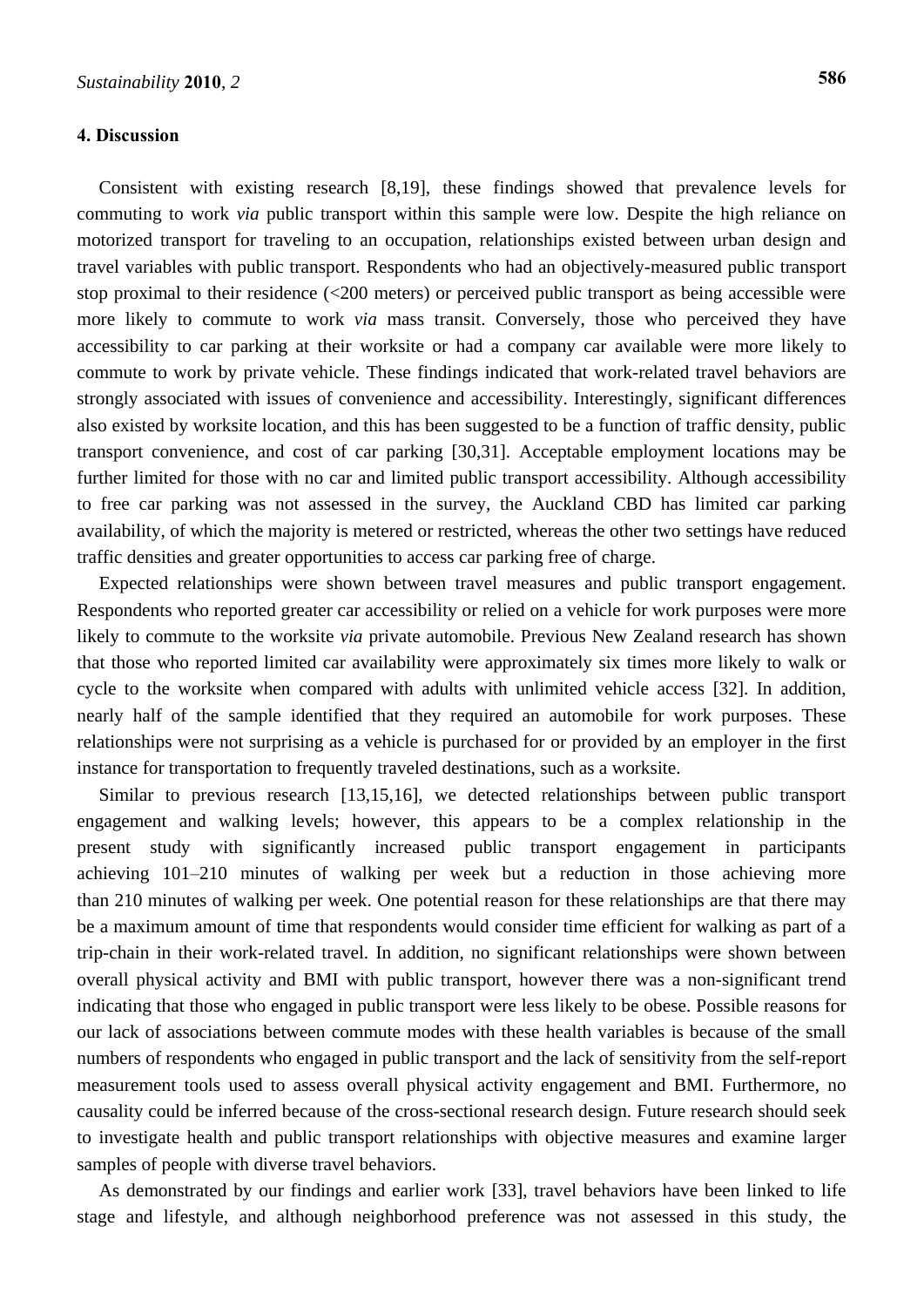importance of locational self-selection should not be underestimated as people may have chosen to live in a specific environment that supported their preferred travel behaviors (e.g., may deliberately live proximally to a public transport stop so they will not have to travel to their worksite by car; alternatively they may choose to work in environments where car parking is readily available). Previous research has supported the link between neighborhood self-selection and travel behaviors [33-35]. For example, Frank *et al.*, [34] demonstrated evidence of an increased desire to walk for transport being associated with living in a more walkable environment, with a substantial proportion of people (16%) being mismatched between their actual and preferred neighborhood based on walkability. Respondents who preferred a less walkable neighborhood reported only modest amounts of walking irrespective of where they lived.

Although this research adds further weight to case that the land use and transport infrastructure planning influences travel behaviors, limitations are evident. Apart from assessing public transport stops and distance to work objectively (through GIS), all other measures were self-reported. A large portion of respondents also reported requiring an automobile for work purposes throughout the day; yet the purpose of automobile use was not examined. It may be that people require motorized transport for trip chaining purposes, such as transporting children, as well as mobility throughout the day. Public transport connectivity and frequency were also not assessed, and it is likely that these would have influenced travel mode choice beyond having a public transport stop proximal to the residential address. We recognize that while some central factors related to travel behavior were examined in this paper, more detailed measures such as occupation type, number of children in the household, childcare facilities, and attitudes toward travel were beyond the scope of the survey administered. Future research needs to understand daily travel patterns more comprehensively in order to develop effective interventions to reduce private automobile travel. Other limitations of this study include the cross-sectional design that did not allow measurement of causal linkages and the low survey response rate may have influenced the representativeness of the findings.

# **5. Conclusions**

Translating these findings to land use planning strategies and transport infrastructure provision will provide much utility for promoting sustainable transport behaviors. Work-related commuting appears to be a product in-part of convenience and accessibility constraints; when a public transport stop is proximal people are more likely to travel *via* that mode, whereas having car parking available at the worksite is positively associated with work-related car travel. As such, at the population-level public transport has to be perceived as accessible and likely be within a 200-meter radius of a residence for it to be used as a work-related transport mode. Alternatively, restricting car parking around worksites will likely hold utility for reducing the reliance on private motorized transport. Providing these environments is the first step to enacting change, but long-term substantial changes will arise from providing viable travel alternatives, promoting those alternatives, minimizing preferred transport mode costs, and developing specific strategies to target at-risk life stage population groups.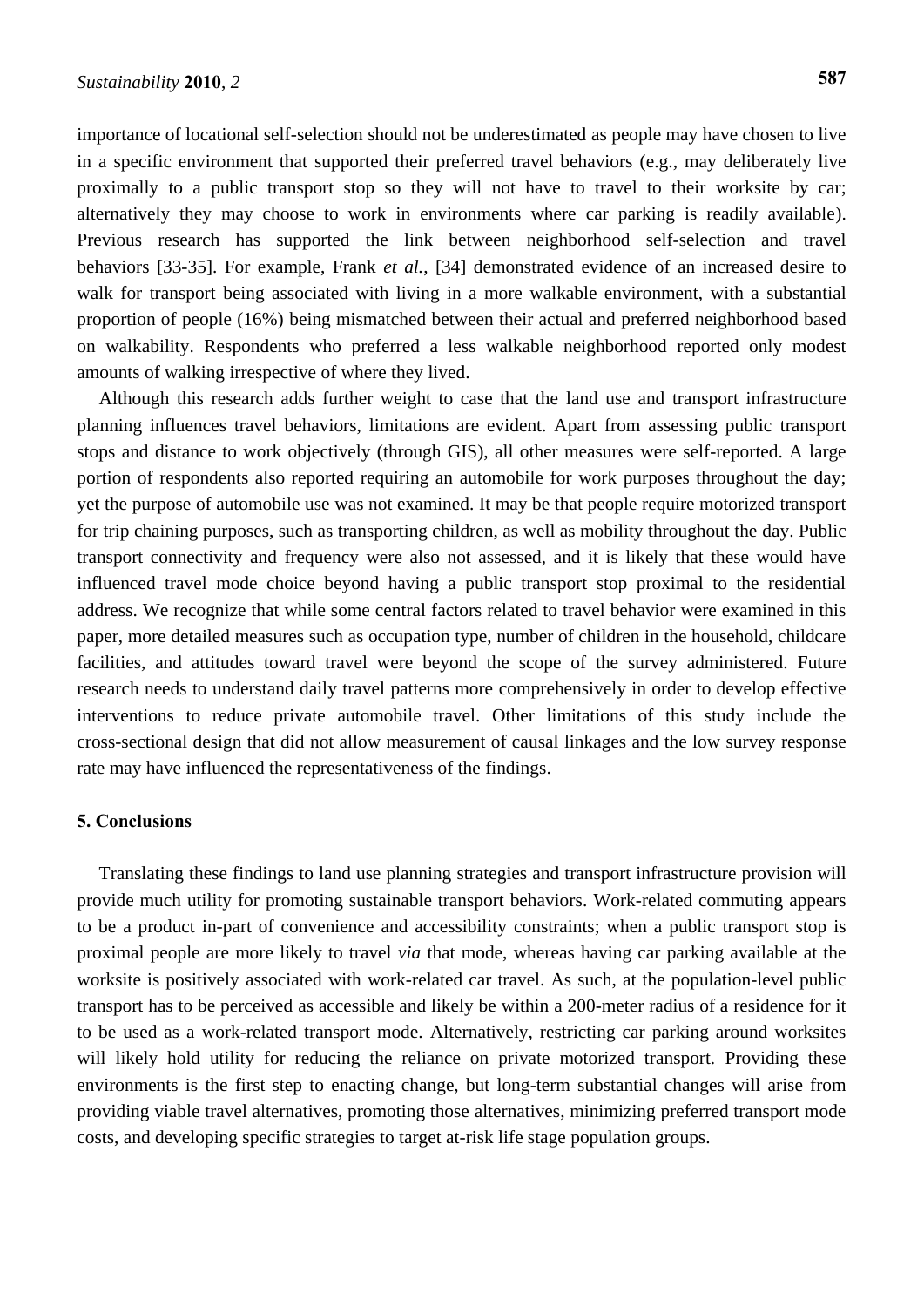# **Acknowledgements**

Sport and Recreation New Zealand (SPARC) provided funding for the Active Friendly Environments project. HMB is supported by a New Zealand National Heart Foundation Research Fellowship (Grant No. 1280).

# **References**

- 1. Cao, X.; Handy, S.L.; Mokhtarian, P. The influences of the built environment and residential self-selection on pedestrian behavior: evidence from Austin, TX. *Transportation* **2006**, *33*, 1-20.
- 2. Handy, S.L.; Cao, X.; Mokhtarian, P. Self-selection in the relationship between the built environment and walking. *J. Am. Plann. Assn.* **2006**, *72*, 55-74.
- 3. Librett, J.; Yore, M.M.; Schmid, T.L.; Kohl, H.W. Are self-reported physical activity levels associated with perceived desirability of activity-friendly communities? *Health Place* **2007**, *13,*  767-773.
- 4. Schwanen, T.; Mokhtarian, P. What affects commute mode choice: neighborhood physical structure or preferences toward neighborhoods? *J. Trans.p Geog.* **2005**, *13*, 83-99.
- 5. Cerin, E.; Leslie, E.; du Toit, L.; Owen, N.; Frank, L.D. Destinations that matter: Associations with walking for transport. *Health Place* **2007**, *13*, 713-724.
- 6. Lund, H. Testing the claims of New Urbanism. *J. Am. Plann. Assn.* **2003**, *69*, 414-429.
- 7. Saelens, B.; Sallis, J.F.; Black, J.B.; Chen, D. Neighborhood-based differences in physical activity: An environment scale evaluation. *Am. J. Public Health* **2003**, *93*, 1552-1558.
- 8. *NHTS: Highlights of the 2001 National Household Travel Survey*; US Department Transport Bureau and Transportation Statistics: Washington, DC, USA, 2003.
- 9. Haines, A.; McMichael, A.J.; Smith, K.R.; Roberts, I.; Woodcock, J.; Markandya, A.; Armstrong, B.G.; Campbell-Lendrum, D.; Dangour, A.D.; Davies, M.; *et al.* Public health benefits and strategies to reduce greenhouse-gas emissions: Overview and implications for policy makers. *Lancet* **2009**, *374*, 2104-2114.
- 10. Frank, L.D. Community design and individual well being: The multiple impacts of the built environment on public health. In *Proceedings of the Obesity and Built Environment Conference of the National Institute of Environmental Health Services*, Washington, DC, USA, 24–26 May 2004.
- 11. Oskamp, S. A sustainable future for humanity? *Am. Psychol.* **2000**, *55*, 496-508.
- 12. Frank, L.D.; Sallis, J.F.; Conway, T.L.; Chapman, J.E.; Saelens, B.E.; Bachman, W. Many pathways from land use to health: Associations between neighborhood walkability and active transportation, body mass index, and air quality. *J. Am. Plann. Assn.* **2006**, *72*, 75-87.
- 13. Villanueva, K.; Giles-Corti, B.; McCormack, G. Achieving 10,000 steps: A comparison of public transport users and drivers in a University setting. *Prev. Med.* **2008**, *47*, 338-341.
- 14. Badland, H.M.; Schofield, G.M. Health associations with transport-related physical activity and motorized travel to destinations. *Int. J. Sustain. Transp.* **2008**, *2*, 77-90.
- 15. Besser, L.; Dannenberg, A. Walking to public transit: steps to help meet physical activity recommendations. *Am. J. Prev. Med.* **2005**, *29*, 273-280.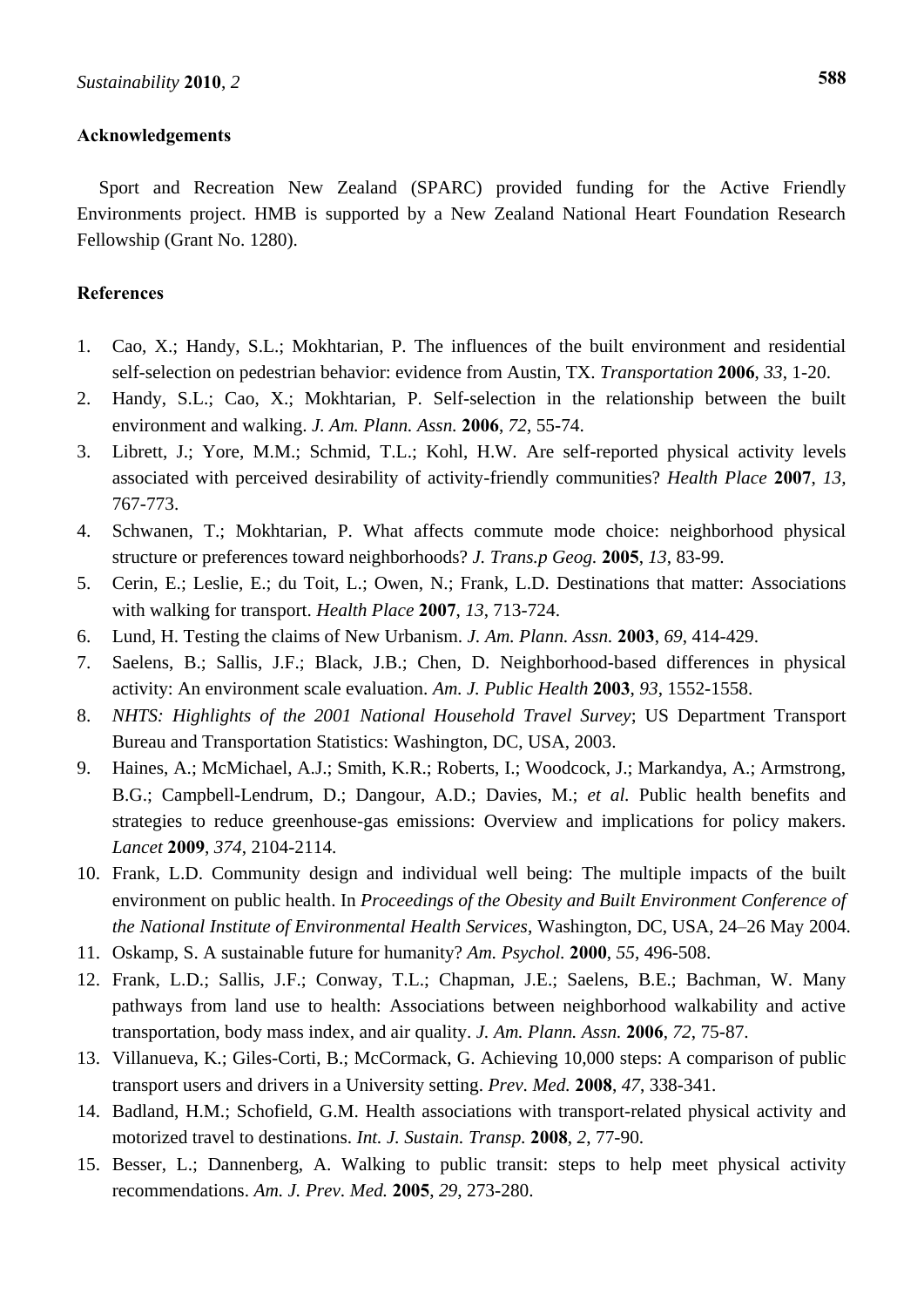- 16. Wener, R.; Evans, G. A morning stroll: Levels of physical activity in car and mass transit commuting. *Environ. Behav.* **2007**, *39*, 62-74.
- 17. Handy, S.L.; Boarnet, M.G.; Ewing, R.; Killingsworth, R. How the built environment affects physical activity: Views from urban planning. *Am. J. Prev. Med.* **2002**, *23*, 64-73.
- 18. *New Zealand Travel Survey Report 2005/06*; Land Transport New Zealand: Wellington, New Zealand, 2007.
- 19. Giuliano, G.; Dargay, J. Car ownership, travel, and land use: A comparison of the US and Great Britain. *Transp. Res. Pt. A: Policy Pract.* **2006**, *40*, 106-124.
- 20. Badland, H.M.; Schofield, G.M.; Garrett, N. Travel behavior and objectively measured urban design variables: Associations for adults traveling to work. *Health Place* **2008**, *14*, 85-95.
- 21. *Census 2006*; Statistics New Zealand: Wellington, New Zealand, 2007.
- 22. Sullivan, C.; Oakden, J.; Young, J.; Butcher, H.; Lawson, R. *Obstacles to Action: A Study of New Zealanders' Physical Activity and Nutrition*; Sport and Recreation New Zealand: Wellington, New Zealand, 2003.
- 23. Badland, H.M.; Schofield, G.M. Test-retest reliability of a survey to measure transport-related physical activity in adults. *Res. Q. Exerc. Sport* **2006**, *77*, 386-390.
- 24. Mackay, L.; Schofield, G.M.; Schluter, P.J. Validation of self report measures of physical activity: A case study using the New Zealand physical activity questionnaire (NZPAQ). *Res. Q. Exerc. Sport* **2007**, *78*, 189-196.
- 25. Armstrong, T.; Bauman, A.E.; Davies, J. *Physical Activity Patterns of Australian Adults. Results of the 1999 National Physical Activity Survey*; Australian Institute of Health and Welfare: Canberra, Australia, 2000.
- 26. *At Least Five a Week: Evidence on the Impact of Physical Activity and Its Relationship to Health. A Report from the Chief Medical Officer*; Department of Health: London, UK, 2004.
- 27. *The Asia-Pacific Perspective: Redefining Obesity and Its Treatment*; World Health Organization: Geneva, Switzerland, 2000.
- 28. Mummery, W.K.; Duncan, M.J.; Kift, R. Socio-economic differences in public opinion regarding fluoridation in Queensland. *Aust. NZ J. Pub. Health* **2007**, *31*, 336-339.
- 29. Ainsworth, B.E.; Wilcox, S.; Thompson, W.W.; Richter, D.L.; Henderson, K.A. Personal, social, and physical environmental correlates of physical activity in African-American women in South Carolina. *Am. J. Prev. Med.* **2003**, *25*, S23-S29.
- 30. Ewing, R.; Cervero, R. Travel and the built environment: A synthesis. *Transp. Res. Rec.* **2001**, *1780*, 87-114.
- 31. Willson, R.; Shoup, D. Parking subsidies and travel choices: Assessing the evidence*. Transportation* **1990**, *17*, 141-157.
- 32. Badland, H.M.; Schofield, G.M. Understanding the relationships between overall physical activity, transport-related physical activity, and personal car accessibility in adults. *Transportation* **2008**, *35*, 363-374.
- 33. Scheiner, J.; Holz-Rau, C. Travel mode choice: Affected by objective or subjective determinants. *Transportation* **2007**, *34*, 487-511.